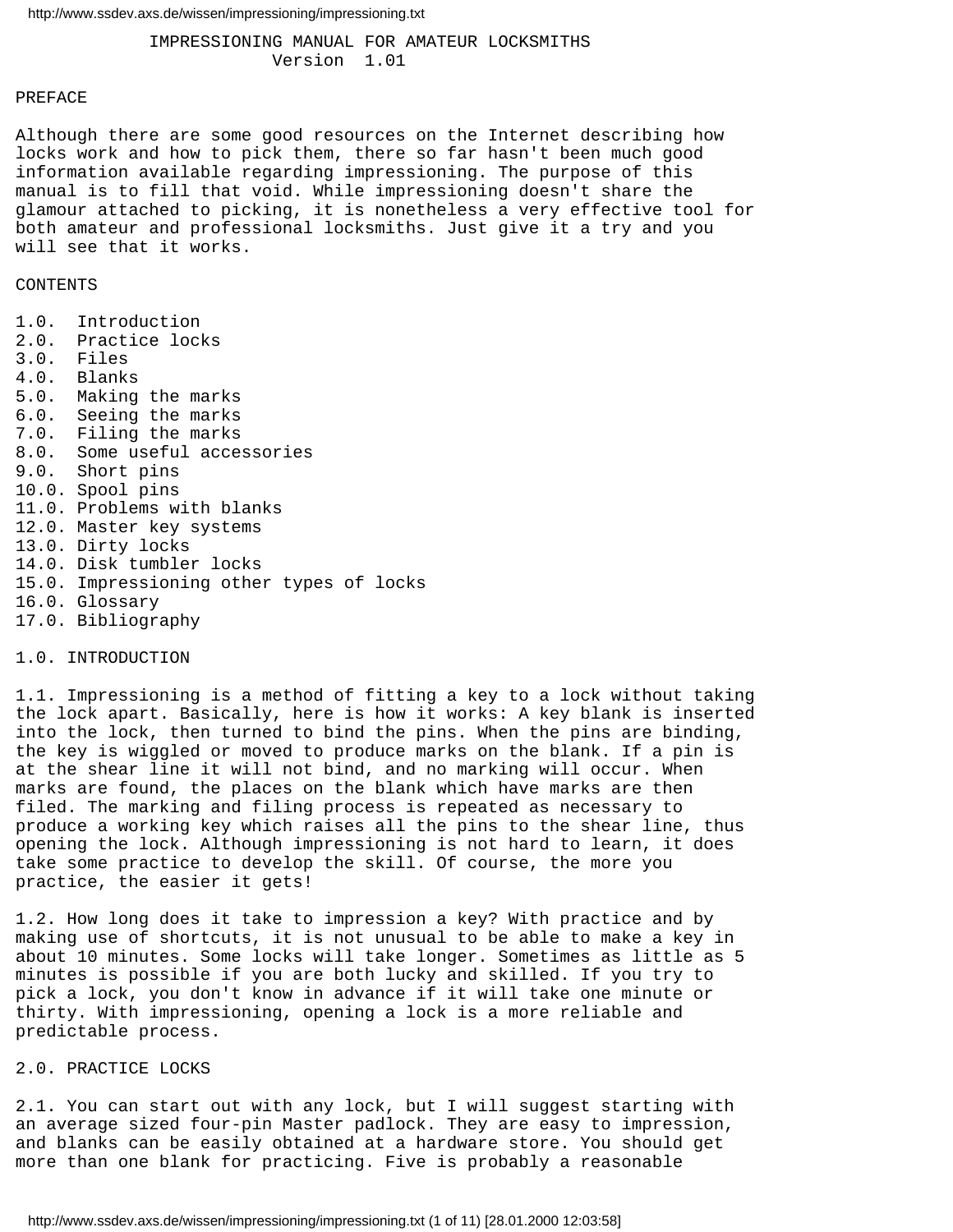number.

2.2. Below are some depth and spacing data for the Master padlock, which as you will see later, can be useful (although not necessary). The depths are measured from the bottom of the blade of the key, up to the bottom of the cut where a pin will rest.

| $Cut$ # | Depth   | Cut# | Depth    |
|---------|---------|------|----------|
|         | .280"   |      | $.220$ " |
|         | .265"   | 5    | .205"    |
| 2       | .250"   | ь    | .190"    |
|         | . 235 " |      | .175"    |

The distance from the shoulder of the key to the first pin is .185", and the spacing between pins is .125" (you really don't need these last two numbers, but they may be helpful references as you are first learning to recognize what the marks look like).

2.3. Another good approach to using a practice lock is similar to that sometimes recommended for learning picking: Get a lock cylinder and remove all the pin stacks but one. After you have impressioned the one pin lock, add another pin stack and try again. Continue adding pin stacks until you can impression the whole lock.

# 3.0. FILES

3.1. Six inch, #4 Swiss-cut round or pippin files are normally used for impressioning (the files are called 6", but are actually about 8" long including the tang). Both types of files taper down to a smaller crosssectional size towards the tip. The round file is usually used in conjunction with a small flat or triangular file which is used to shape the flat sides of the cuts on a key. The pippin file has sort of a teardrop cross section, rounded on one side, and with two flat surfaces meeting at a knife edge on the other side. The flat surfaces are used like the flat file above to shape the sides of cuts.

Chances are that you won't find these kind of files in your local hardware store, just because they have finer teeth that are required for most purposes. Locksmith suppliers carry them, of course. You can also get them through a machinist's or jeweler's supply house.

3.2. The particular #4 Swiss-cut pattern is used for impressioning work because it leaves a very fine, slightly dull, and slightly corrugated surface on the blank, which permits visible marks to be made by the pins rubbing on the blank with very little pressure. A few locksmiths use a #2 Swiss cut pattern because it cuts faster, but most authors specify the #4. Having tried both types, I strongly recommend the #4 also.

3.3. It is also a good idea to get a handle for the file, as it permits better and more comfortable control of the file. A file card is a special brush made to clean the teeth of a file. The soft brass of the key blanks tends to clog up the teeth on an impressioning file a little bit, which affects the quality of the fine surface you are trying to produce on the blank. Don't be cheap - get a file card too.

3.4. A few tips on using files: Files cut only on the forward stroke. So, push the file slowly and evenly forward with gentle cutting pressure, and draw back the file without any cutting pressure. Particularly when impressioning, do not apply pressure when drawing back the file, as it tends to polish the surface of the blank (a dull surface is needed when impressioning). Hold the file with an extended index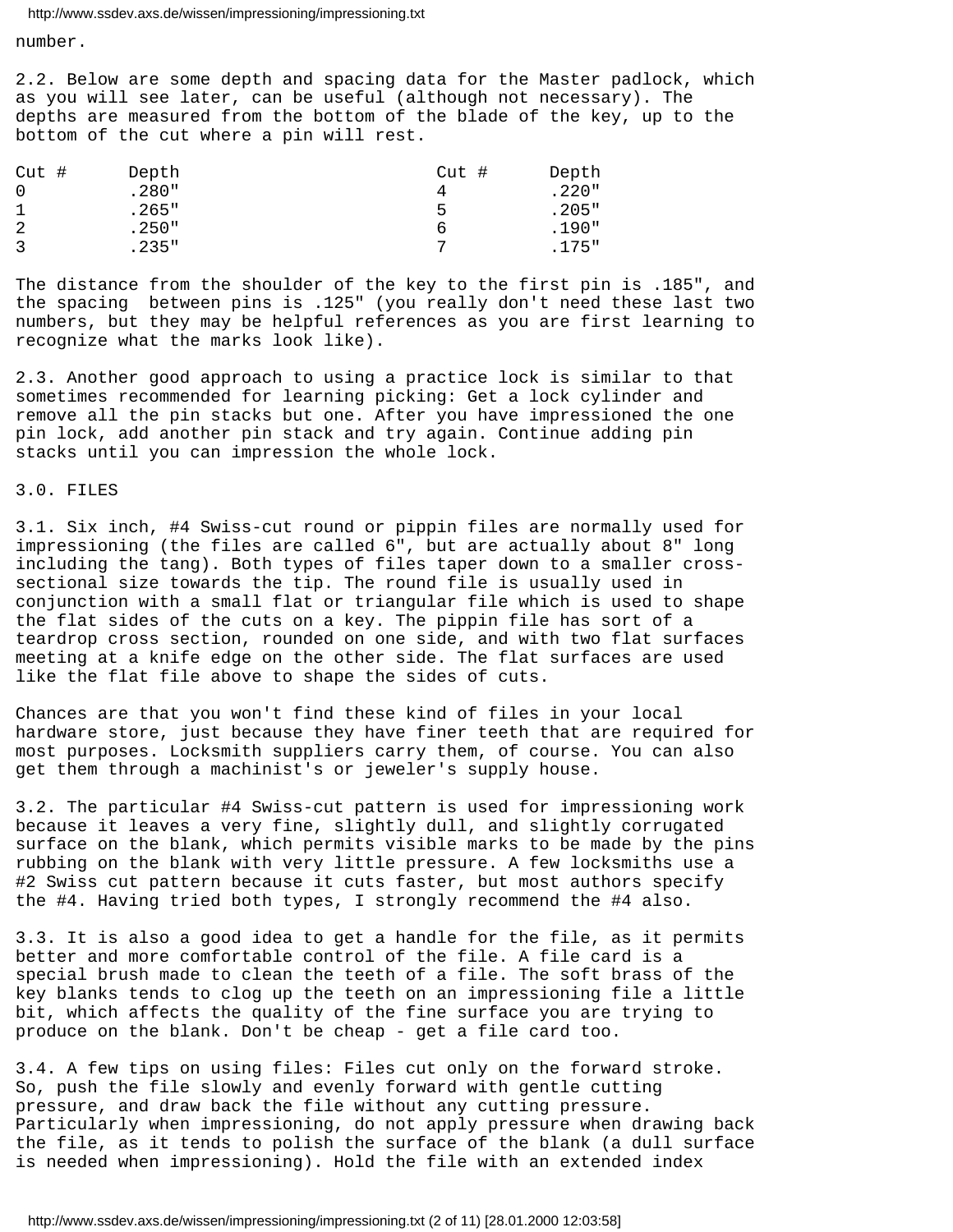finger pushing down on the top edge of the file to control cutting pressure. Light cutting pressure will produce the finest finish for producing visible marks. Use heavier pressure to remove material rapidly, followed by lighter strokes to finish the surface for marking.

# 4.0. BLANKS

4.1. Soft brass blanks are the best for impressioning. Steel blanks are much harder than is desirable, and aluminum blanks develop fatigue cracks easily when using hard turning tension. If you can only find bright plated brass blanks, you will have to file the plating off the top of the blade with your impressioning file. Only file deep enough to remove the plating, because with some locks a #0 cut requires the full un-cut height of the blade. With the plain brass blanks, you also need to smooth the top of the blade with your impressioning file in order to leave a surface that will show marks - just be careful not to take off too much.

note: Some lock manufacturers use #0 and others use #1 to indicate the highest depth cut. For consistency, #0 will be used in this manual when referring to the highest depth cut (unless otherwise noted), which is equal to or very close to the full un-cut height of the blade of the key blank. A #1 cut refers to a cut which is one step lower than the un-cut height of the blank.

4.2. Some people like to prepare the blanks by either thinning them down in width with a flat file, or knife edging the top of the blade. In both cases the idea is that a very thin piece of metal can more easily be deformed than a thick one. In the case of thinning down the blade, it can also be wiggled around more in the keyway. When thinning a blade, do not thin the area immediately adjacent to the shoulder of the blank where the blade enters the keyway. You will be applying hard turning tension on the blank later and it is important not to weaken it at the point where most of the turning stress is applied.

Knife edging is used more often when the pull-out method (more about this method below in section 5.5.) of obtaining marks is to be used. Knife edging is used to thin only the top of the blade to make the initial marks more visible. To knife edge the blade, file both sides of the top the blade at about a 45 degree angle. The idea is not to make it really sharp like a knife, just to make the edge weak enough to mark more easily on the top surface.

4.3. As an example of the utility of knife edging or thinning, I took a new blank for a Master padlock and prepared the flat top surface of the blade with my impressioning file. After some wiggling, I could see one mark at the tip of the blade, which is enough to start with. But, I then knife edged the blade and wiggled some more. This time I could easily see marks from all four pins. With the knife edging, less wiggling was required and the marks were much more visible.

# 5.0. MAKING THE MARKS

5.1. There are three commonly used methods for making the marks. They are called wiggling, tapping, and pulling. In each of the methods, the blank is inserted in the keyway, then turned hard to bind the pins. Usually turning pressure is applied in the direction you want the lock to open, but you can try both directions to see which leaves better marks. It is important to make sure that the blank is evenly seated on the bottom of the keyway before applying turning pressure. If you are holding it tilted, some of the pins will already be pushed up and won't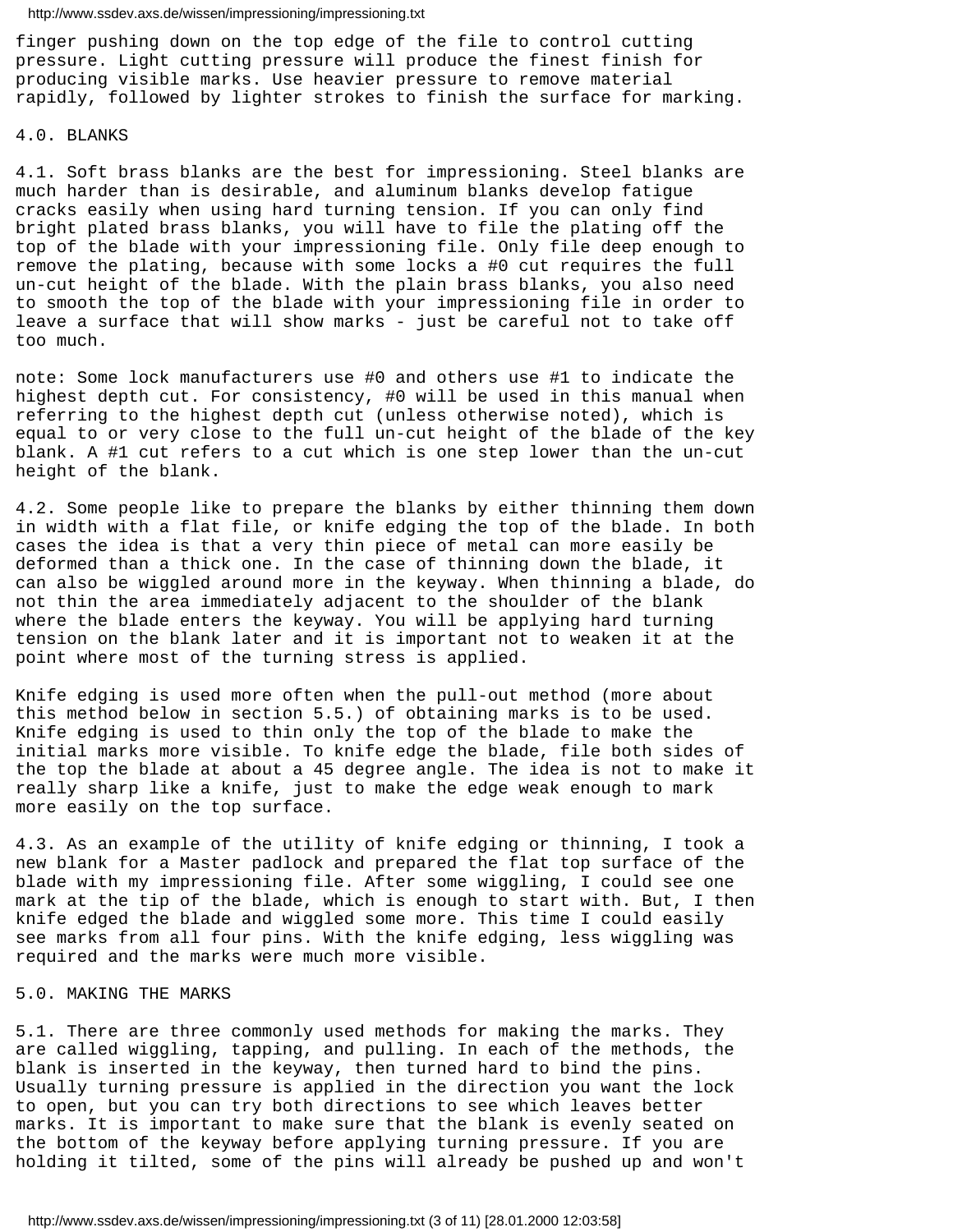leave any marks.

5.2. When impressioning, you will need something to hold the blank because of the repeated hard turning tension used (the tension is harder than is used for picking, but not hard enough to break the blank). A small pair of vice-grips (no larger than the 5" size) works well. Attach the vice-grips like a handle, aligned with the long the axis of the key blade (not at a right angle like a turning wrench). There are also some commercially made handles for impressioning. There is at least one with a trigger handle to help pull out the blank uniformly each time, when using the pull-out method.

5.3. Wiggling is accomplished by applying turning tension, then wiggling the blank up and down causing the top of the blank to rub against the tips of the bound lower pins.

5.4. Tapping is a variation of wiggling. The blank is inserted into the keyway, then a steel rod is placed in the hole in the bow (handle) of the key to provide turning tension. A small mallet is used to tap on the bow to make the impressions. Tapping on the top of the bow pushes up the tip of the key by lever action, and tapping on the bottom of the bow pushes up the back of the key by direct action.

5.5. The pull-out method only works after you have cut down to at least a #1 depth, hence the popularity of knife edging the blank, then using the wiggle method to see if there are any #0 cuts to start with. To use the pull-out method, apply turning tension, then pull out on the blank (don't try this method on disk or wafer locks, because the disks may bend or break). Unlike the wiggle and tapping methods, the marks produced by pulling will not be exactly where the pins are, the distance away being related to how far you pull the blank out (maybe 1/16"). For this reason it is helpful to scribe lines down the side of the blank after the pin locations are found by the wiggle method, to use as a reference when filing. The advantage of the pull-out method is that it can leave more easily visible marks than the previously mentioned methods.

5.6. There is more than one way to implement the pull-out method. One technique involves attaching a C-clamp to the bow, then using the Cclamp to provide turning tension on the blank. A screwdriver is placed between the side of the bottom end of the C-clamp and the face of the lock, then the screwdriver is twisted to pry the C-clamp (and therefore the blank) in a direction out from the face of the lock (no more than about 1/16").

5.7. An effective hybrid approach is to first put turning pressure on the blank, then add pulling pressure (without actually pulling the blank out enough to start making marks - the pressure is just take up any slack between the blank and the pins and to put more tension on the pins) using your vice-grips or a commercial impressioning handle, then bump or tap the blank up and down to make the marks stand out more than more than they would otherwise. Remember to file where the pins are, as with other pull-out techniques (see section 5.5. above).

5.8. There is an optimum amount of turning tension to apply to the blank for any particular lock. It is the rubbing action of the pins against the blank that polishes the surface of the blank to produce the little marks used for impressioning. If too little tension is used, the pins will move too easily and not mark. If too much turning tension is used, the pins will jam and not mark - the pins have to be able to move a little to polish the blank's surface.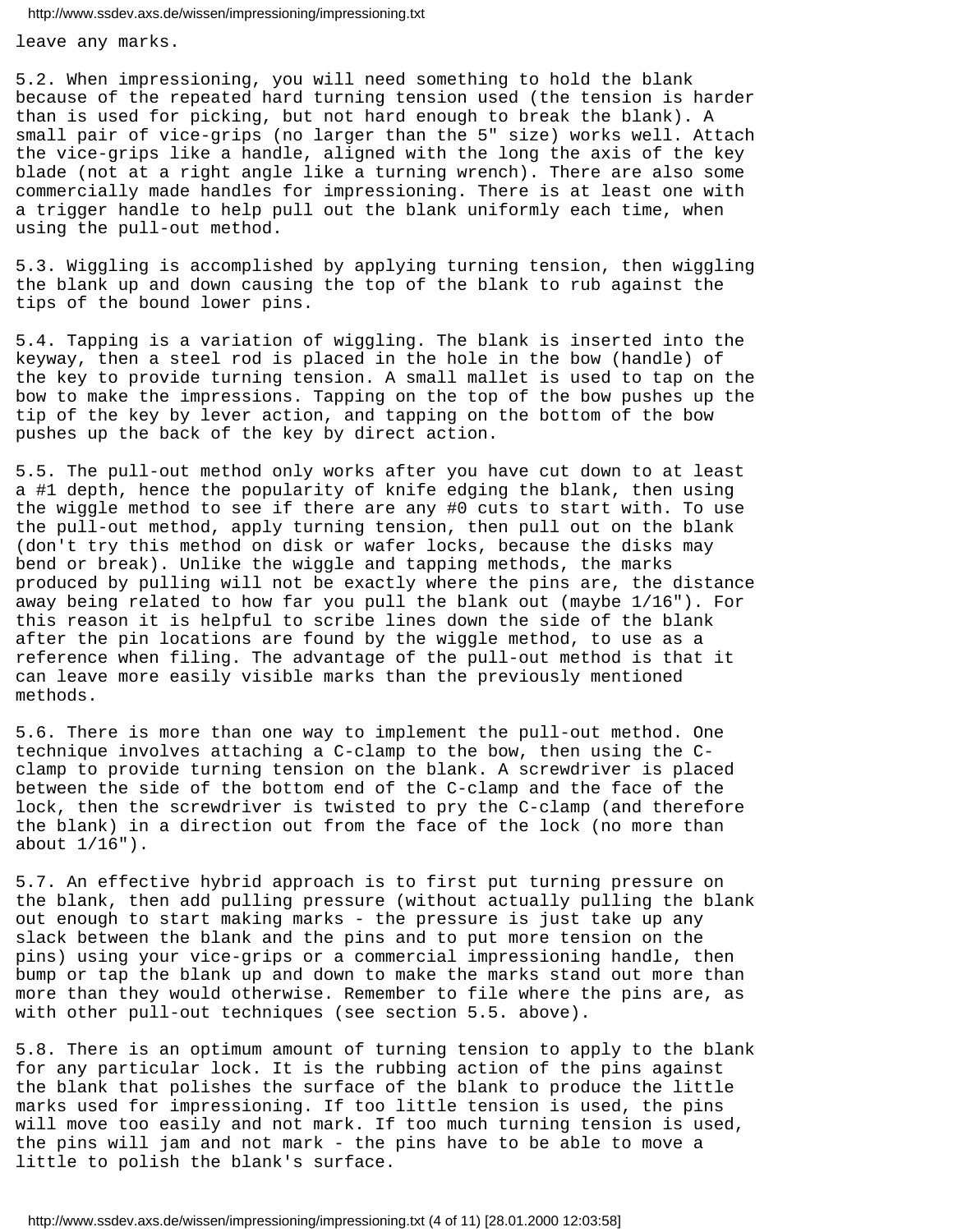5.9 You will have better control of the impressioning action if you hold the blank and handle with your hand up near the head of the blank and the face of the lock, rather than having your hand farther away.

5.10. Wrist action, rather than action from the elbow is more effective in moving the blank within the keyway to produce marks - the recommended action is more to tilt the key up and down from the wrist with a bit of a snap, verses just lifting and lowering the blank.

# 6.0. SEEING THE MARKS

6.1. The mere act of preparing the flat top of a soft brass blank with an impressioning file, inserting the blank in a lock and removing it, without any wiggling or turning, will leave marks on the blank. There will be some streak marks where the pins have dragged across the specially prepared surface. Try it and you will know these marks look like so you will not confuse them later with the useful marks.

6.2. The useful marks you get are not really depressions in the surface of the blank (except maybe when a pin is almost at the shear line - if you start seeing deep gouges, the lock is probably about to open). A mark is normally just a subtle change in the reflectivity of the surface of the blank. The impressioning file leaves a slightly dull finish, and marking will slightly polish it. To see the marks turn the blank in the light. When you hold it at the right angle, the marks appear as little tiny shiny dots. They can be hard to see in bright light, so if working outdoors, sun glasses may be helpful. Some people like to use a magnifier to see the tiny dots - even with a magnifier, you still have to turn the blank in the light just right to see the marks. With a little practice, you will locate the marks very quickly.

6.3. If impressioning a dirty or weathered lock, you may find little specks of debris on the surface of the blank after marking. If there any doubt as to what you are looking at, wipe off the top of the blank to see if you actually have a mark rather than a tiny speck of dirt.

## 7.0. FILING THE MARKS

7.1. The rule for filing marks is simple. If you see a mark, you file there - if not, you don't (except when using the pull-out method - in which case if you see a mark, you file where the pins are; see section 5.5., above). Whatever you do, don't be tempted to guess - if you're not sure if you have a mark or not, don't file there. Work on making and seeing the marks first.

7.2. File only 2 or 3 strokes at a time before looking for more marks, because you only have to file a cut a few thousandths of an inch too deep, to pass by the shear line (a shortcut, allowing more filing at one time, follows in section 8.1.).

7.3. As the cuts are filed deeper the sides of the cuts will start to become parallel with each other, looking something like the letter U. If you leave them that way the key will get stuck in the lock. Use a flat file, or the flat side of your pippin file to angle the sides the cuts at about a 45 degree angle from vertical, making the sides of the cuts look more like the letter V. The bottoms of the cuts should remain rounded. It can be helpful to look at some other keys, then try to duplicate the shape of the cuts.

7.4. Some locks have fat pins and some lock have skinnier pins. There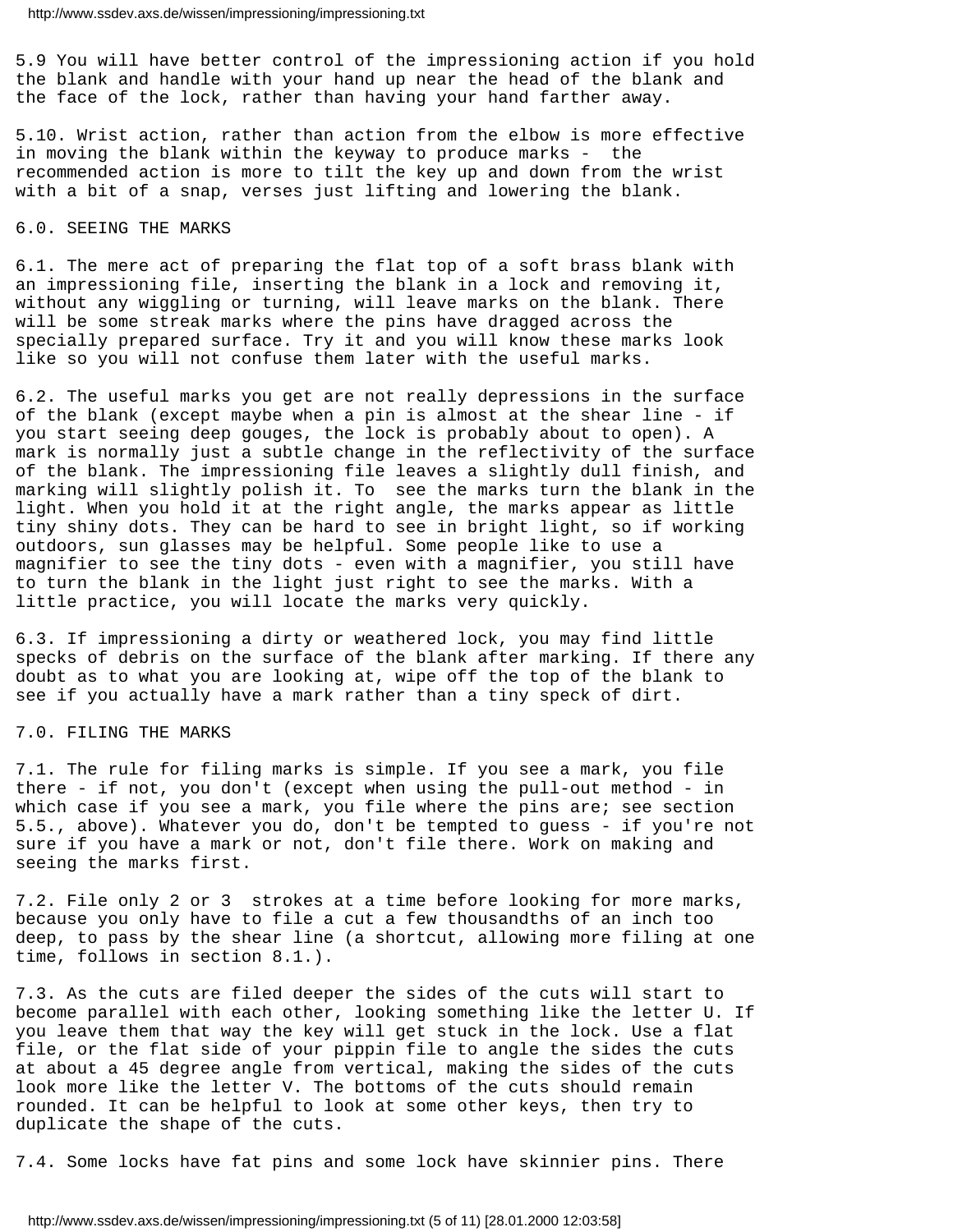seems to be a natural tendency to use the middle part of the file, leaving fairly wide cuts. The cuts only need to have a radius a little bigger than the radius of the pin tips. For locks with skinny pins, try using the file more towards the tip, where it is narrower.

7.5. If you can see more than one mark at a time, it is ok to file them all at once or one at a time.

7.6. Sometimes a pin will stop marking before it reaches the shear line. So, don't be surprised when a pin that has stopped marking starts marking again after some of the other pins have been brought to down the shear line. Just keep filing until the pin stops marking again.

# 8.0. SOME USEFUL ACCESSORIES

8.1. For locks that are factory keyed, only certain standard pin depths are used. The standard pin depths are listed in "depth and spacing" manuals and code books available from locksmith suppliers. You can also figure out what the standard depths are (within certain tolerances) by measuring the cut depths on other keys for the same type of lock you are working on. If you think a lock is keyed to factory depths, there is no reason to look for new marks after only two or three file strokes. If you get a mark at some standard depth #n, then just file down the cut to the next standard depth, #n+1, and look for marks again.

It is helpful to have a key micrometer or dial caliper to measure the depths. A key machine can be used to speed up the impressioning process by quickly cutting down to the next standard depth. Punch type code machines, such as the Clipper are especially useful out in the field. If you use a machine to make the cuts, you will need to lightly touch up the surface of the cut with your impressioning file before looking for more marks.

# 9.0. SHORT PINS

9.1. Some locks use "short pins" for the #0 depth  $\sim$  #2 depth cuts. When short pins are present, you can look into the keyway and see the dividing line between the upper and lower pins. It is possible to "read" the short pins to determine the depth of cuts needed on the blank without any impressioning being required.

9.2. To identify the short pins visually, use a flashlight (or an otoscope, if you have one) and a straight pick, lift up all the pins as high as they will go, then look into the keyway. Withdraw the pick slowly to drop the pins one at a time. If you see the dividing line on a pin stack, depending on it's position in the keyway you can estimate the depth of cut for that pin from your experience with other locks of the same type, without doing any impressioning all. Again, if you are familiar with the particular type of lock, and you don't see any dividing lines at all, then you will know that you can start by filing down all the cuts to perhaps the #1 depth or maybe the #2 depth, etc., because you know that none of the cuts can be any shallower than that.

9.3. Another way to find the short pins is to use a probe. The probe is a straight pick, filed to a sharp point. Mine has a blade length of about 1-1/4" long. The height of the blade is about .055" at a distance of 1/2" from the tip. My probe has a series of dots down the side to measure how deep it is in the lock. To use the probe, lift up all the pins as high as they will go, then pull out the probe until the last pin drops. Slide the probe down the side of the pin and stop if you feel a dividing point between upper and lower pins. Note at which reference dot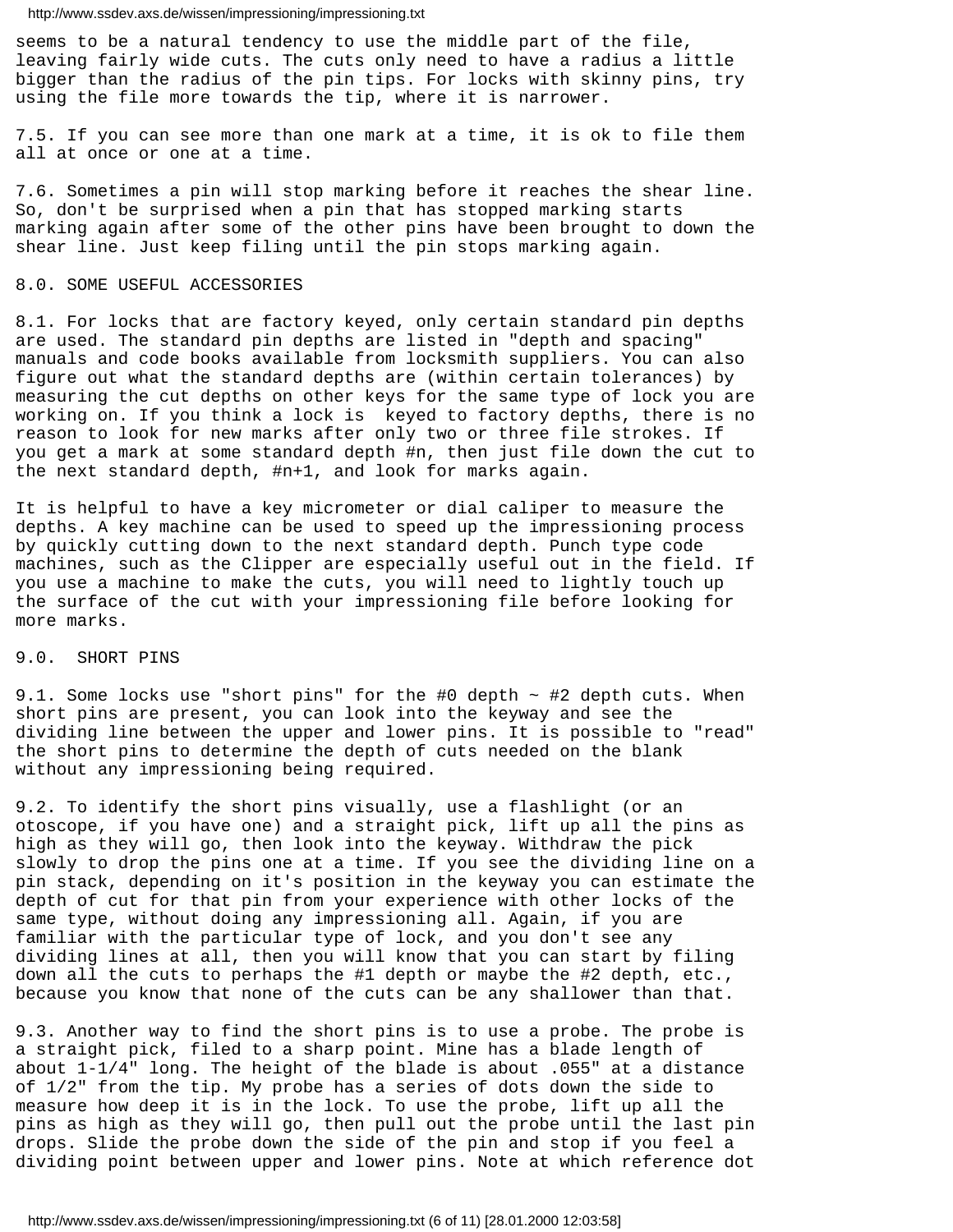the probe is at, then push it all the way into the gap between the upper and lower pins. Note how much farther the probe has moved into the keyway. By measuring how far you can push the probe into the gap, you can measure the size of the gap, and therefore determine the cut depth for that particular pin. Repeat the process for each pin. As an example, I have found that a #1 cut on a Schlage "C" keyway will barely probe the dividing line can be felt, but the probe cannot be pushed between the upper and lower pins. In the same lock a #0 cut has a gap of about .020" - .025", which means that my probe can be pushed in a little less than 1/4". The Master padlock can also be probed: My particular probe will enter the gap of a #1 depth pin stack about 3/16", and will go in farther for a #0 depth pin stack.

9.4. Probing can also be used to assist picking. If you can tell which pins are short and which are longer before you start picking, you will have a better idea how you are going to need to manipulate the pins.

9.5. Probing will leave little scratches on the side of the pins, but it doesn't hurt the lock.

### 10.0. SPOOL PINS

10.1. Upper spool pins are no problem because the upper pins never go below the shear line when impressioning. A few locks have lower spool pins. Using the probe you can often feel the shoulder of the spool, which feels different than a short pin because of it's shape. If you find a lower spool pin, file down the cut for that pin until it stops marking. Impression all the other pins normally. When only the spool in is left to be impressioned the plug will turn a little and catch on the spool pin. At that point, file down the cut for the spool pin until it starts to mark again. Then continue filing it just a little bit more to bring the dividing line between the upper and lower pins down into alignment with the shear line.

## 11.0. PROBLEMS WITH BLANKS

11.1. Due to the stresses encountered during impressioning, sometimes a blank will start to crack, usually on the blade near the shoulder where it just enters the lock. If this happens, stop - you don't want a broken-off key in the lock to extract. You can duplicate the cracked blank on a machine or by hand, then continue impressioning with the new blank. If you don't have a key machine, or a key micrometer for duplicating the cracked key, there is an old method you can use: Smoke the blade of the cracked key blank over a candle, covering it with soot. Clamp it next to a new blank using a vice, C-clamp, vice-grips, etc., then file down the new blank until you just start to hit the soot on the old key blank. As soon as you start to scrape off the soot, stop filing. It is important not to go too deep.

11.2. If you are cracking blanks more than occasionally, you probably are using too much turning pressure. Strive for moderation - just enough pressure to make the marks.

11.3. Turning and wiggling a blank in one direction, then turning the other way and wiggling again tends to fatigue the blank faster than working in only one direction. So, especially watch for cracks if you are using both directions.

11.4. If you accidentally make a cut a little too deep, there a couple of ways to try to save the blank. It can be peened with a small hammer or pin punch on the side of the blade, just below the bottom of the cut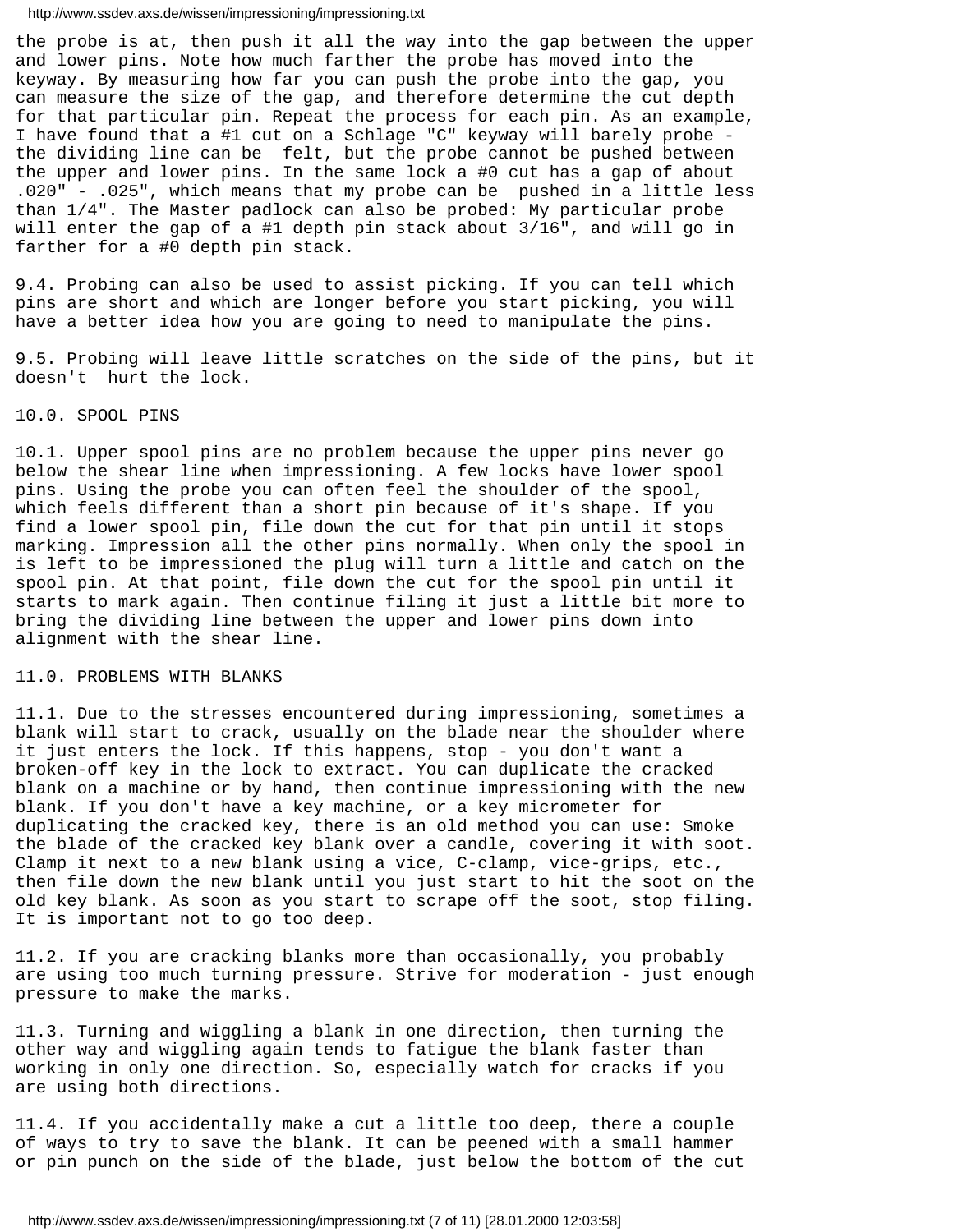to raise the bottom of the cut, or a little solder can be added to the bottom of the cut. Solder is very soft, however, and won't last long. So a duplicate will need to be made from your impressioned key pretty soon.

11.5. If you find that you have lowered a particular cut to the maximum depth (e.g. #9) without finding the shear line, you obviously have filed too far. To save the good part of your work, duplicate the blank except for the one overly-deep cut, then continue impressioning with the duplicate blank.

## 12.0. MASTER KEY SYSTEMS

12.1. After you have impressioned one lock in a master key system, the other locks will probably have only two or three pins with different depth cuts. If you impression a few different locks you will soon have a master key at some level.

### 13. DIRTY LOCKS

13.1. A lock that has been oiled can be extremely hard to impression. A long time ago, gasoline was used to flush out a dirty lock. Today, some no-residue electronics spray cleaner would probably work well. After flushing out the lock, you can speed up the drying by blowing some air into the keyway. There are canned compressed air "dusters" which are suitable for this purpose.

## 14.0. DISK TUMBLER LOCKS

14.1. Disk tumbler (wafer) locks can be easily impressioned using the same techniques described for pin tumbler locks. However, pull-out techniques should not be used because of possible damage to the disks.

14.2. Typically, a little less turning pressure is used when impressioning disk locks as compared to pin tumbler locks.

14.3. The impression marks made by disk locks may look different than the marks made by pin tumbler locks. Depending on exactly how the disk is contacting the blank, you can get anything from a small dot at the edge of the blank, to a straight line across the width of the blank.

14.4. Sometimes it is possible to determine the key cut depths for a disk lock without doing any impressioning at all. The technique is called "reading" the lock, and with practice it can be done in seconds. To read a disk lock, use a straight pick to lift up all the tumblers. Slowly pull out the pick watching each tumbler as it falls. You will see that some disks protrude further down into the keyway than others. Typical disk locks use 5 different depths, numbered #1 through #5, with a #1 cut being at or near to the full height of the key blade, and a #5 cut being the deepest. The #1 tumblers protrude the least amount into the keyway and the #5 cuts protrude the most. By comparing the amount each disk protrudes with respect to the other disks, and with respect to landmarks in the keyway (such as the side warding), it is possible to estimate the depth # of the cut. Usually, the difference between cut depths for disk locks ranges between .015" - .025", with .020" being very common. Here are some common depths:

| $cut$ # | depth    | cut # | depth |
|---------|----------|-------|-------|
|         | $.240$ " |       | .180" |
| -2      | $.220$ " | д     | .160" |
|         | .200"    |       |       |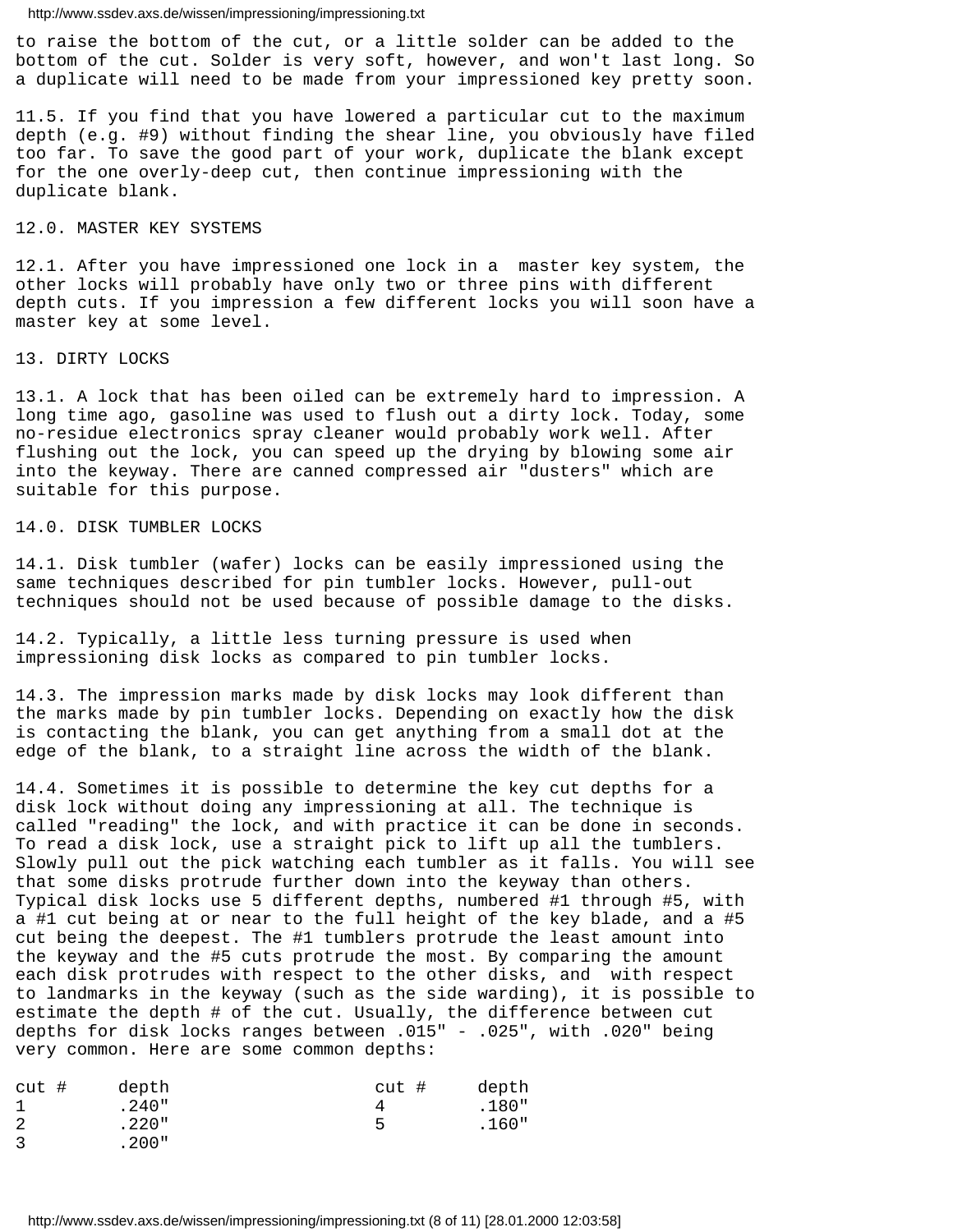Specific depths for particular locks can be found in "depth and spacing" manuals, or by taking measurements on keys for other locks of the same type.

14.5. A disk tumbler lock must be in it's shell to be read properly, because the tumblers must be resting in the shell slot to be read correctly.

15.0. IMPRESSIONING OTHER TYPES OF LOCKS

15.1. Using the same basic principles as are used for pin tumbler and disk tumbler locks, many other types of locks can be impressioned also. Without going into detail about particular specialized techniques, some other types of locks that have been impressioned include:

- (1) Warded locks
- (2) Lever locks
- (3) Tubular locks
- (4) Chicago double bitted 11-wafer locks
- (5) Double-sided wafer locks
- (6) GM sidebar locks
- (7) Sargent Keso locks
- (8) Medeco locks

16.0. GLOSSARY